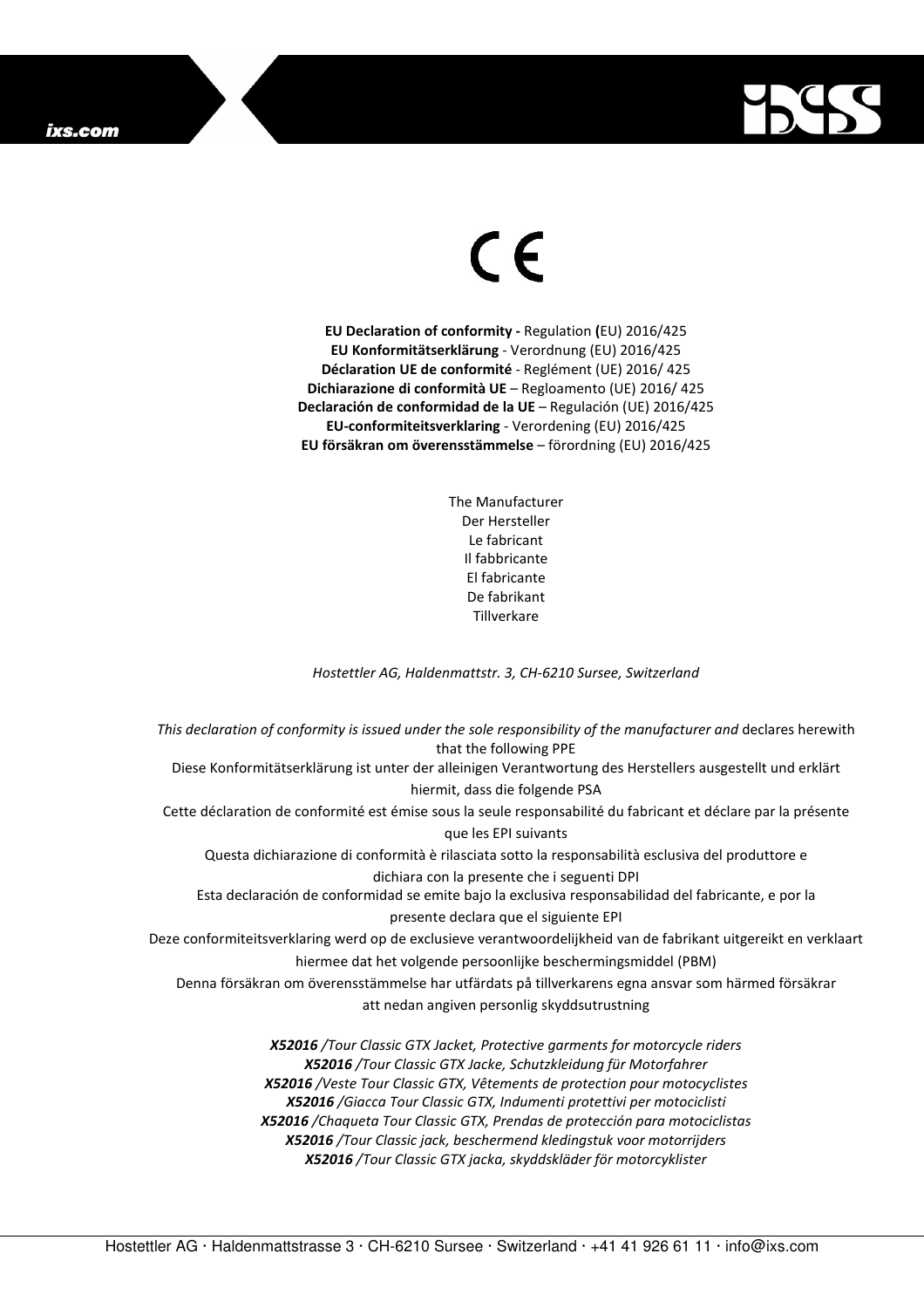



has undergone the EU-type examination conformity assessment procedure (Module B) performed by the Notified Body, IDIADA AUTOMOTIVE TECHNOLOGY, S.A. (OC.0164), P. I. L'ALBORNAR, E-43710 Santa Olivia (Tarragona – Spain), which has issued the EU Type Examination Certificate No. MT19070042, 07.02.2020

and is compliant with the following Standard prEN17092-3:2018 (AA)

hat das EU-Baumusterprüfungs-Konformitätsbewertungsverfahren durchlaufen (Modul B) durchgeführt von der benannten Stelle, IDIADA AUTOMOTIVE TECHNOLOGY, S.A. (OC.0164), P. I. L'ALBORNAR, E-43710 Santa Olivia (Tarragona – Spanien), die die EU-Baumusterprüfbescheinigung Nr. MT19070042, 07.02.2020 ausgestellt hat.

und entspricht der folgenden Norm prEN17092-3: 2018 (AA)

a subi la procédure d'évaluation de la conformité pour l'examen de type UE (module B) réalisée par l'organisme notifié, IDIADA AUTOMOTIVE TECHNOLOGY, S.A. (OC.0164), P. I. L'ALBORNAR, E-43710 Santa Olivia (Tarragona – Espagne), qui a délivré le certificat d'examen de type UE n°. MT19070042, 07.02.2020

Et est conforme à la norme suivante prEN17092-3: 2018 (AA)

è stato sottoposto alla procedura di valutazione della conformità dell'esame UE del tipo (modulo B) eseguita dall'organismo notificato, IDIADA AUTOMOTIVE TECHNOLOGY, S.A. (OC.0164), P. I. L'ALBORNAR, E-43710 Santa Olivia (Tarragona – Spagna), che ha rilasciato il certificato di esame UE del tipo n. MT19070042, 07.02.2020

Ed è conforme alla seguente norma prEN17092-3: 2018 (AA)

ha sido sometido al procedimiento de evaluación de conformidad del examen de tipo UE (Módulo B) realizado por el organismo notificado, IDIADA AUTOMOTIVE TECHNOLOGY, S.A. (OC.0164), P. I. L'ALBORNAR, E-43710 Santa Olivia (Tarragona – España), que ha emitido el certificado de examen UE de tipo no. MT19070042, 07.02.2020

Y cumple con el siguiente estándar prEN17092-3: 2018 (AA)

de EG-typekeuring-conformiteitsbeoordelingsprocedure doorlopen (module B) heeft,uitgevoerd door de aangemelde instantie IDIADA AUTOMOTIVE TECHNOLOGY, S.A. (OC.0164), P. I. L'ALBORNAR, E-43710 Santa Olivia (Tarragona – Spanje) die het certificaat van EG-typeonderzoek nr. MT19070042, 07.02.2020 afgegeven heeft,

en voldoet aan de volgende norm: prEN17092-3: 2018 (AA)